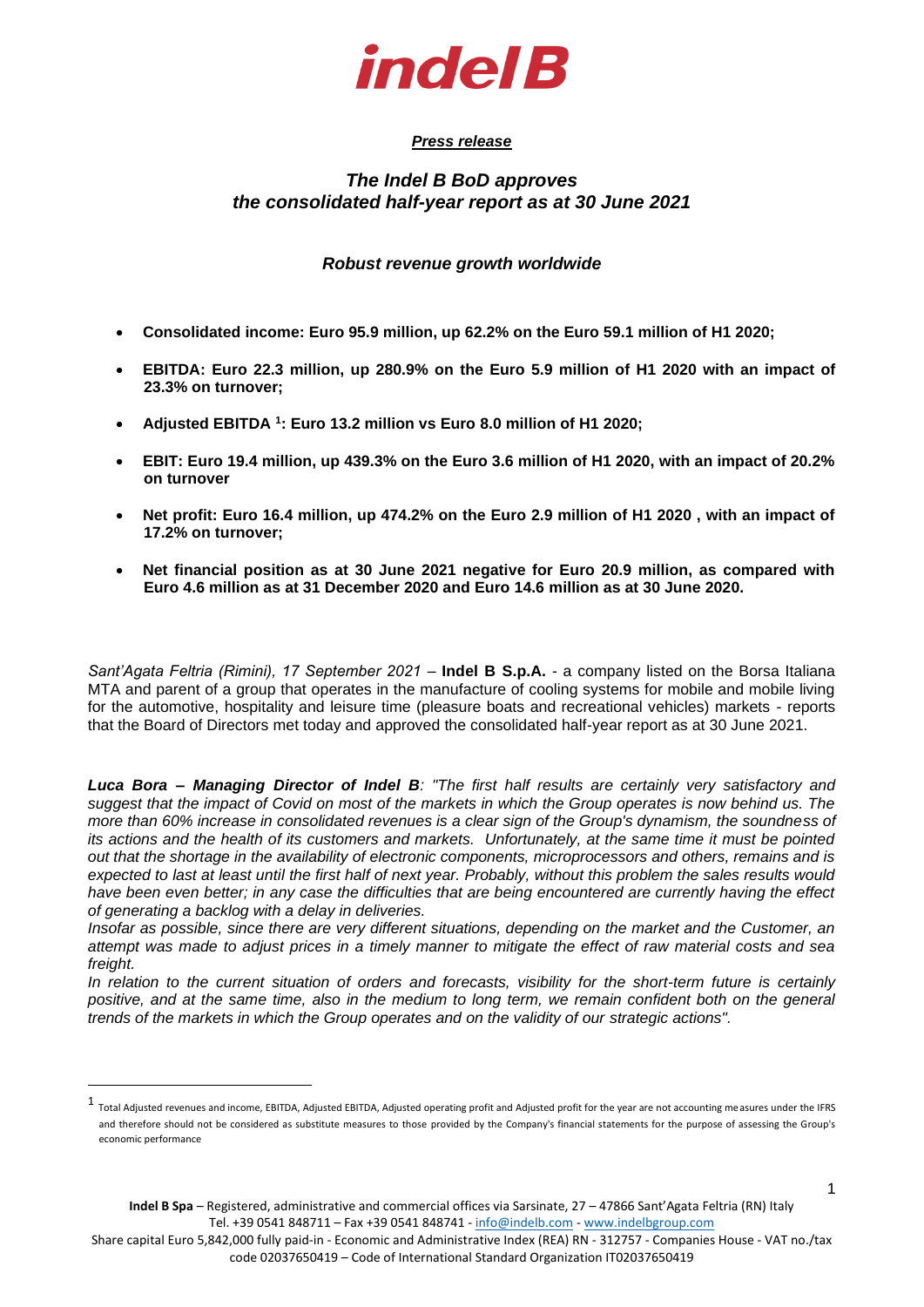

# **Results of the first half of 2021**

During the first six months of 2021, the Indel B Group recorded revenues from sales of Euro 95.9 million, 62.2% up on the same period of 2020 (Euro 59.1 million).

### **Revenues from sales by market**

| (in thousands of Euro)             | H1 2021 | %    | H1 2020 | %    | Change | % change |
|------------------------------------|---------|------|---------|------|--------|----------|
| Automotive                         | 54,340  | 58%  | 30,319  | 55%  | 24,021 | 79.2%    |
| Leisure                            | 16,045  | 17%  | 7,607   | 14%  | 8,438  | 110.9%   |
| Components & Spare parts           | 14,068  | 15%  | 9,027   | 16%  | 5,041  | 55.9%    |
| Hospitality                        | 5,308   | 6%   | 5,681   | 10%  | $-373$ | $-6.6%$  |
| Cooling Appl.                      | 3,686   | 4%   | 2,752   | 5%   | 934    | 33.9%    |
| <b>REVENUES FROM PRODUCT SALES</b> | 93,446  | 100% | 55,386  | 100% | 38,060 | 68.7%    |
| <b>Other Revenues</b>              | 1,088   | 1%   | 1,566   | 3%   | $-478$ | $-30.5%$ |
| <b>SALES REVENUES</b>              | 94,534  | 99%  | 56,952  | 96%  | 37,582 | 66.0%    |
| Other income                       | 1,346   | 1%   | 2,158   | 4%   | $-812$ | $-37.6%$ |
| <b>TOTAL INCOME</b>                | 95,880  | 100% | 59,110  | 100% | 36,770 | 62.2%    |

#### *In greater detail*:

The increase recorded in the first half of 2021, compared to the first half of 2020, from "Revenue from sales of products" was primarily due to the mitigation of the effects of the pandemic and affected almost all of the Company's operating segments and all markets.

In particular, the *Automotive* sector benefited from the positive cycle that hit the market in the United States and Europe, while the increase in the Leisure sector was mainly driven by the Marine sector

The increase in the *Cooling Appliances* segment is attributable both to the strength of the Home segment, wine cellars, and to new orders for milk cooling refrigerators.

The *Components & Spare parts* sector also benefited from the positive cycle that affected the market in general.

The only sector to have recorded a decrease in the first half of 2021, compared to the same period in 2020, is *Hospitality* which, although particularly affected by the effects of the pandemic, is nevertheless showing greater responsiveness in the second half of the year.

Geographically, the Company's international vocation is confirmed, with about 70% of the Group's "Sales revenues" generated outside Italy and about 20% outside Europe.

The most significant increase (91.9%) was seen in the Americas with revenues of Euro 16.8 million (Euro 8.8 million in the first half of 2020), mainly attributable to the Automotive and Leisure markets, with the proportion of total revenues rising from 15.9% in the first half of 2020 to 18.0% in the second half of 2021.

Significant growth was also recorded in Europe, which remains the Group's largest market, accounting for 49.2% of total revenues, up 74.5% to Euro 45.9 million (Euro 26.3 million in the first half of 2020)

Italy grew by 55.0% to Euro 28.5 million (18.4 million in the first half of 2020) and accounted for 30.5% of total revenues, down from 33.2% in the same period of 2020. The increase is mainly due to sales recorded by the Group on the *Automotive, Leisure* and *Cooling Appliances* markets.

Finally, in the Rest of the World, the increase was 13.7% with revenues amounting to Euro 2.2 million, compared to Euro 1.9 million in the same period of 2020, and a margin on total revenues of 2.3%.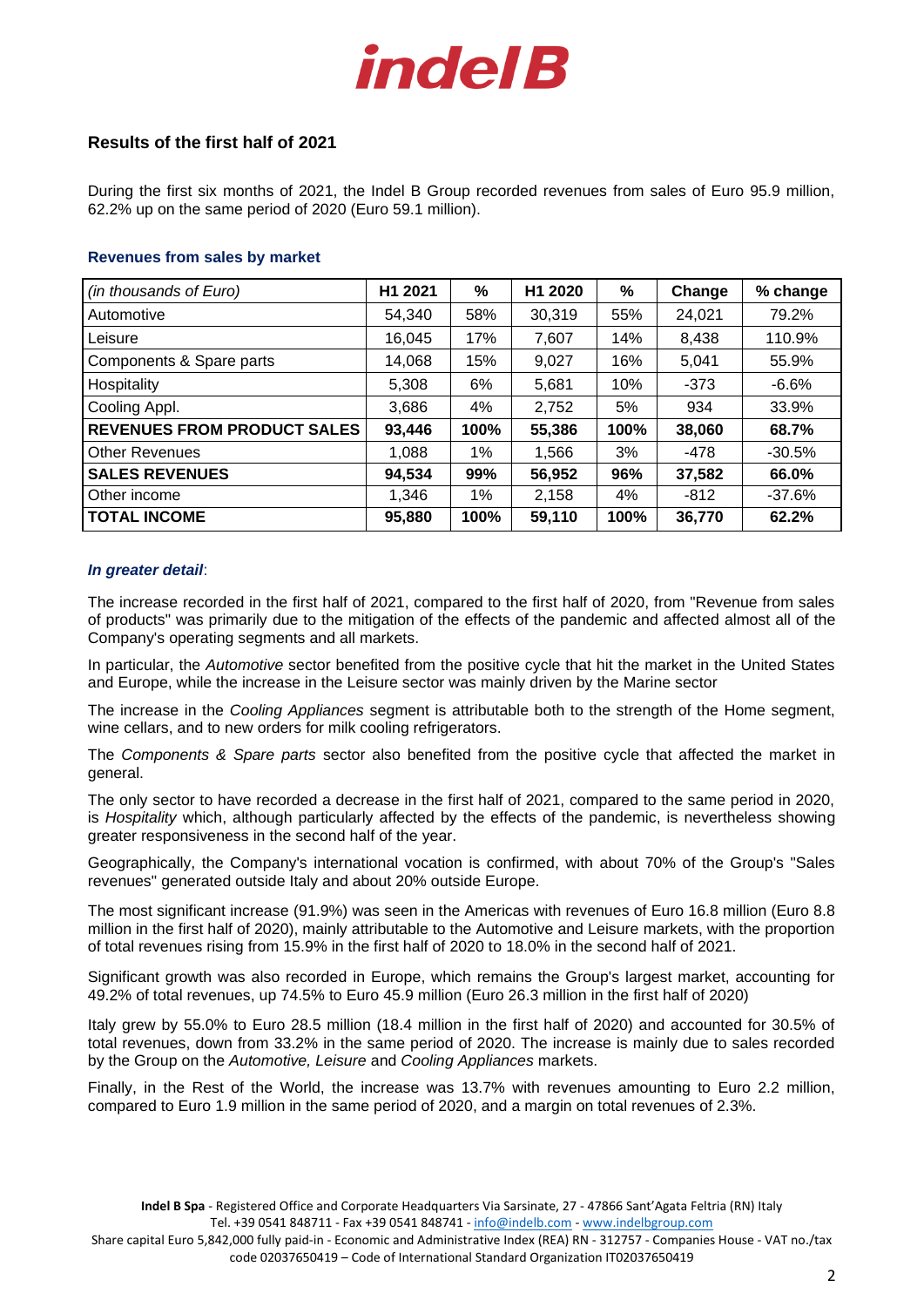

# EBITDA

During the first half of 2021, EBITDA is comes to Euro 22.3 million, as compared with the Euro 5.9 million for the first half of 2020 (+280.9%). For the six months ended 30 June 2021 , EBITDA as a percentage of Total Revenue improved to 23.3% compared to 10.1% for the six months ended 30 June 2020. The result, in addition to the growth in sales, was positively affected by the gain on the sale of the investment in Guangdong Iceco Enterprise Co. Ltd. for approximately Euro 9.1 million. Adjusted EBITDA, net of nonrecurring items, amounted to Euro 13.2 million (+65.6%) compared to Euro 8.0 million in the six months ended 30 June 2020 and with an impact on Adjusted Total Revenues of 13.9% (13.8% in the second half of 2020).

### EBIT

In the period under review, the Operating Result amounted to Euro 19.4 million, an increase of 439.3% compared to Euro 3.6 million in the six months ended 30 June 2020.

EBIT, net of non-recurring charges, amounted to Euro 10.3 million in the first half of 2021 compared to Euro 5.7 million in 2020.

### Group net result

The Group closes the half-year of 2021 with Net Profit of Euro 16.4 million (474.2%), as compared with the Euro 2.9 million booked at 30 June 2020.

Profit for the year, net of non-recurring items, amounted to Euro 7.8 million for the six months ended 30 June 2021 compared to Euro 5.2 million for the same period in 2020.

#### Net financial position

Net financial position as at 30 June 2021 records debt of Euro 20.9 million, as compared with a negative result of Euro 4.6 million as at 31 December 2020 and Euro 14.6 million as at 30 June 2020. The result is impacted by the estimated earn-out linked to the Elber performance as well as the application of IFRS 16. The Net Financial Position was also affected by the acquisitions of Electric Station Climatisation SA and SEA S.r.l., which accounted for a total of approximately Euro 8.4 million.

# **Business Outlook**

The first half of 2021 saw an increase in sales in almost all the markets in which the Group operates. These improvements were in some cases very substantial, particularly in the Automotive and Leisure markets.

Obviously a positive and important signal for the Group but, at the same time, it has put the production process under great stress. The extremely positive trend in the leisure market continued in the second half of the year, which so far seems to have benefited from the effects of the pandemic and social distancing. This is without doubt due to the change in how people spend their free time and organise their holidays, driving choices towards solutions that can offer a greater guarantee of a certain level of social distancing, such as holidays involving recreational vehicles or private boats.

The positive trend continues in the Automotive and Components & Spare Parts market where orders are very good. The Cooling Appliance market is also continuing to grow, driven both by the current positive momentum in the larger home appliance market and the recovery of the Horeca market in the small refrigerator business for milk preservation.

As far as Hospitality is concerned, although the market is still suffering, at the same time we are starting to see signs of a potential recovery, making us extremely confident for the future, which will however be strongly influenced by the evolution of the Covid-19 pandemic.

The situation is therefore certainly very dynamic in the various markets in which the Company is active in terms of turnover.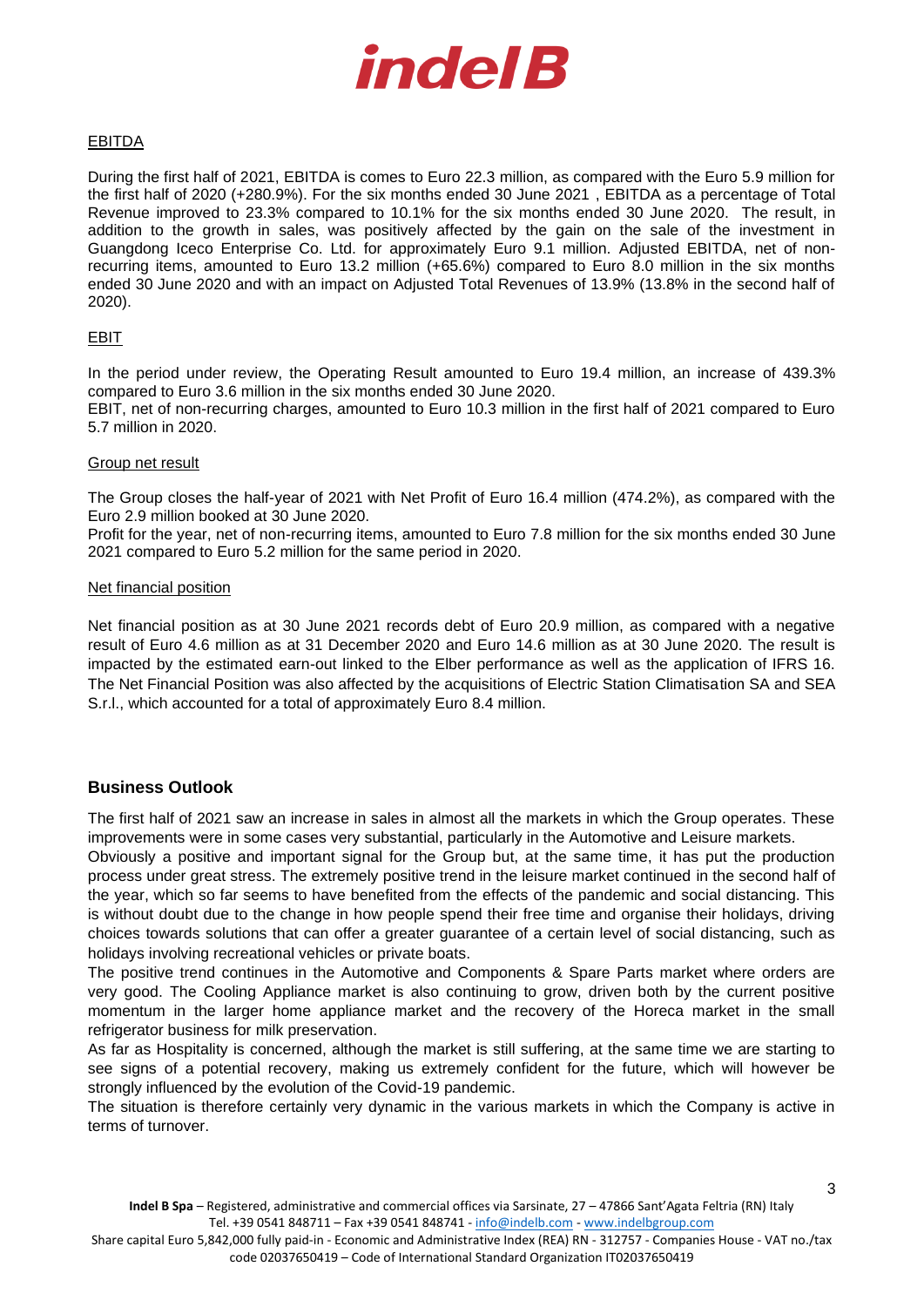

On the other hand, the costs of raw materials and certain components remain very high, continuing the trend of the first half of the year. In addition to the problem of cost, another difficulty stems from availability, see for example the case, which is far from unique, of electronic components and microprocessors.

Even more serious is the situation created at a global level for sea transport both in terms of costs, which have risen almost fivefold since 2020, and in terms of the availability of containers and cargo space on ships, especially on the China-Europe and China-America routes.

Unfortunately, there is only a partial possibility of reversing these costs to customers, depending on the different specific situations of the various markets in which the group is active.

The attention of the Group Management and Directors, depending on the specific situation that is being faced, focused during the first half of 2021 and will continue to do so in the second half, on the control and possible containment of costs and on finding solutions to the current situation of shortage of materials and components (particularly but not only those of an electronic nature) in order to be able to guarantee continuity of production accompanied by an adequate marginality and a capacity for "cash generation" by the group companies.

It will be important, in the months to come, to continue to constantly monitor this situation, in order to be able to adjust, where necessary, the actions already taken to preserve the company's financial health.

In this regard, the starting position is important, with the Group's companies having little debt and strong growth in turnover.

\* \* \*

"The Manager appointed to prepare the company accounting documents, Mirco Manganello, declares in accordance with paragraph 2, Article 154 bis of the Consolidated Finance Act that the accounting disclosure contained in this release coincides with the results of the documents, books and accounting entries".

**\* \* \***

This press release is available from the Investor Relations section of the Company website [www.indelbgroup.com.](http://www.indelbgroup.com/)

In compliance with the provisions of Consob's Issuers' Regulation, please note that the half-year report as at 30 June 2021 will be made available to the public at the company offices, at Borsa Italiana S.p.A, on the website [www.indelbgroup.com,](http://www.indelbgroup.com/) within the legal terms, in the section "Investor Relations/Financial Statements and Reports" and at the storage mechanism "1Info", available for consultation at [www.1info.it](http://www.1info.it/).

\* \* \*

*This press release may contain forward-looking information on future Indel B S.p.A. events and results, based on the current expectations, estimates and projections of the industry in which Indel B works, on events and on the management's current views. By nature, these elements have a component of risk and uncertainty because they depend on the occurrence of future events and on a multiplicity of factors, many of which are beyond the Group's control, including global macroeconomic conditions, changes in business conditions, further deterioration of markets, the impact of competition, political, economic and regulatory developments in Italy.*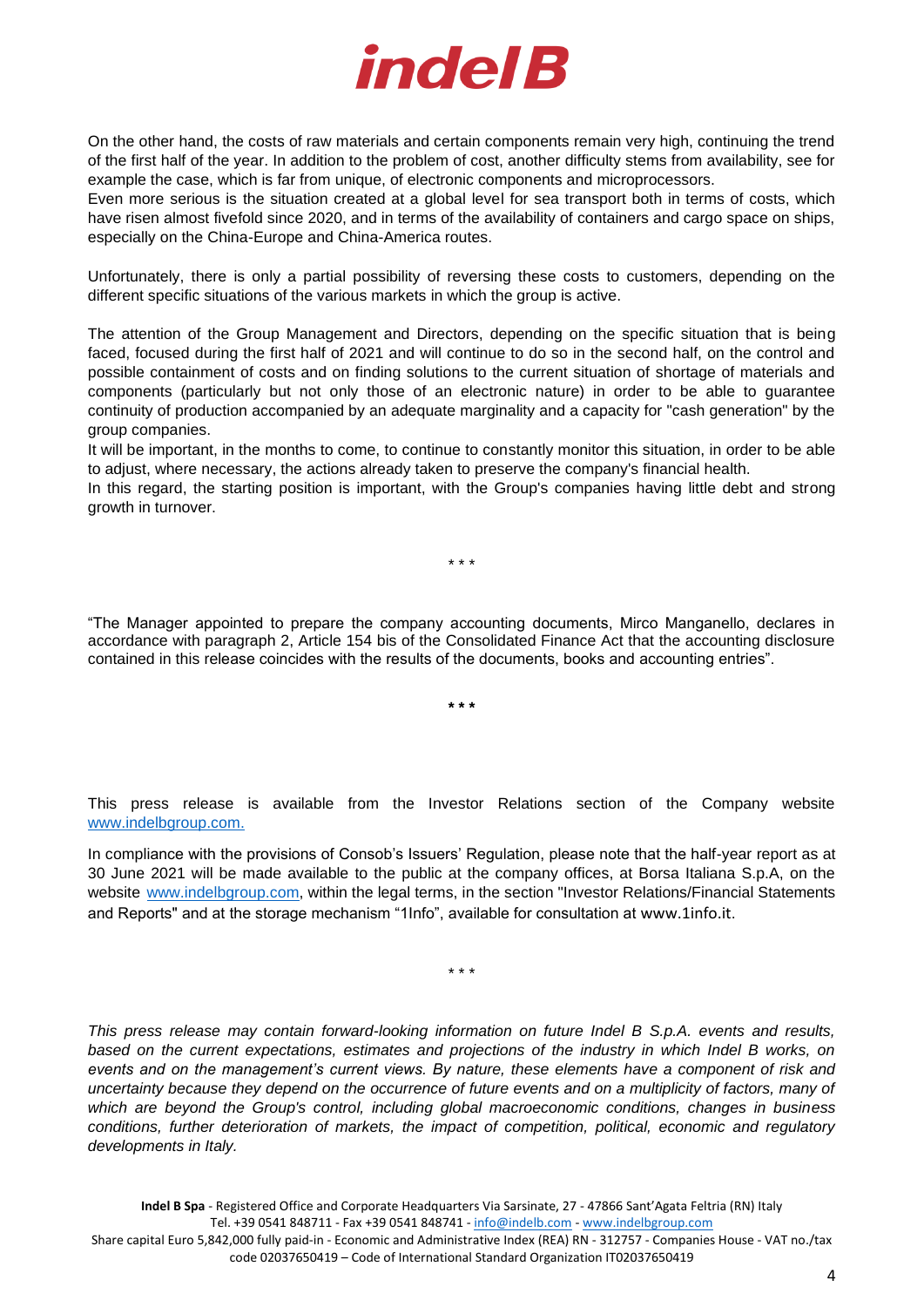

**\_\_\_\_\_\_\_\_\_\_\_\_\_\_\_\_\_\_\_\_\_\_\_\_\_\_\_\_\_\_\_\_\_\_\_\_\_\_\_\_\_\_\_\_\_\_\_\_\_\_\_\_\_\_\_\_\_\_\_\_\_\_\_\_\_\_\_\_\_\_\_\_\_\_\_\_\_\_\_\_\_\_**

### **CONFERENCE CALL**

*On 17 September 2021, at 4:00pm CET (3:00pm GMT) (10:00am EST), Indel B will hold a conference call*  with the financial community, during which the Group's economic-financial results will be discussed. Connect *by dialling: Italy +39 02 8058811 / UK +44 121 2818003 / USA +1 718 7058794 - USA Green number: +1 8552656959.* 

*Before the telephone conference, the presentation slides can be downloaded from the Investor Relations page [www.indelbgroup.com.](http://www.indelbgroup.com/)* 

**\_\_\_\_\_\_\_\_\_\_\_\_\_\_\_\_\_\_\_\_\_\_\_\_\_\_\_\_\_\_\_\_\_\_\_\_\_\_\_\_\_\_\_\_\_\_\_\_\_\_\_\_\_\_\_\_\_\_\_\_\_\_\_\_\_\_\_\_\_\_\_\_\_\_\_\_\_\_\_\_\_\_\_\_\_\_**

**\* \* \***

*Indel B S.p.A. is a company listed on the MTA segment of Borsa Italiana (the Italian stock exchange) and is controlled by AMP.FIN S.r.l., in turn held entirely by the Berloni family. Indel B S.p.A. heads an important Group that operates worldwide and has been active for the last 50 years in the mobile cooling sector applicable to the Automotive, Leisure time and Hospitality cooling segments. The Group also operates in mobile climate control, with specific reference to the Automotive market, represented by commercial vehicles, minibuses, ambulances, agricultural and earth-moving machinery, and in the Cooling Appliances sector, which mainly comprises cellars for storing wine and small refrigerators for storing milk. The company has a market cap of approximately Euro 151 million.* 

# **Contact details**

| <i>INDEL B</i>                       | <b>POLYTEMS HIR</b>            | FAST-COM                       |
|--------------------------------------|--------------------------------|--------------------------------|
| <b>Financial Controller &amp; IR</b> | IR and Financial Disclosures   | Media Relations                |
| Elisabetta Benazzi                   | Bianca Fersini Mastelloni      | Paolo Santagostino             |
| +39 0541 848 784                     | +39 06.69923324; +39 336742488 | +39 349 3856585                |
| elisabetta.benazzi@indelb.com        | b.fersini@polytemshir.it       | paolo.santagostino@fast-com.it |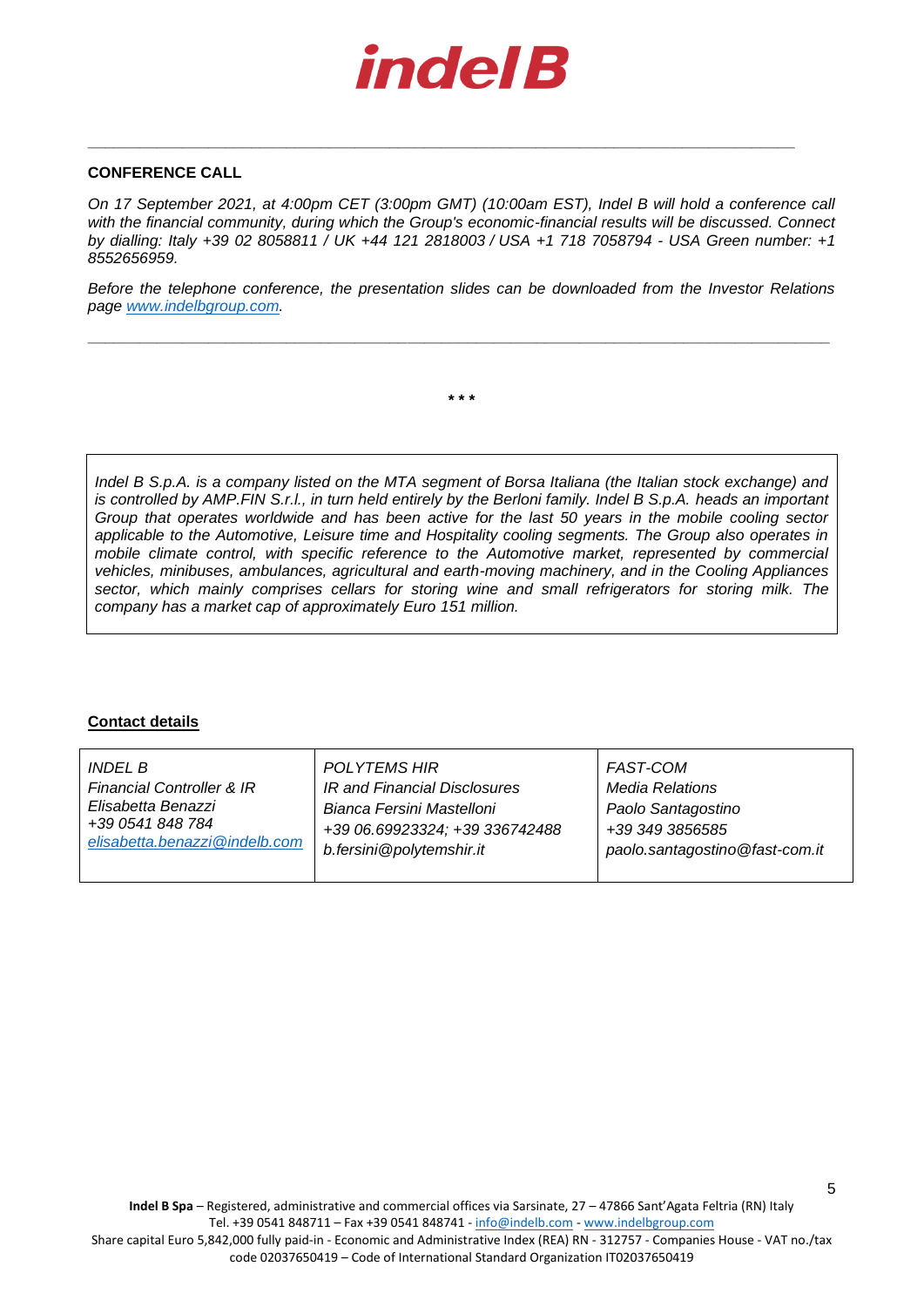

### **Consolidated income statement**

| (In thousands of Euro)                                                          | 30/06/2021 | 30/06/2020               |
|---------------------------------------------------------------------------------|------------|--------------------------|
| Income                                                                          | 94,534     | 56,952                   |
| Other revenues and income                                                       | 1,346      | 2,158                    |
| <b>Total revenues</b>                                                           | 95,880     | 59,110                   |
| Purchases and consumption of raw materials, semi-finished and finished products | (51, 704)  | (32, 141)                |
| Costs for services and leased assets                                            | (14, 743)  | (8, 412)                 |
| Payroll costs                                                                   | (17, 315)  | (10, 297)                |
| Other operating costs                                                           | (839)      | (635)                    |
| Share of net profit of investments accounted for using the equity method        | 11,067     | (1,757)                  |
| Amortisation, depreciation, provisions and impairment                           | (2,996)    | (2,280)                  |
| <b>EBIT</b>                                                                     | 19,350     | 3,588                    |
| Net financial income (expense)                                                  | (374)      | 919                      |
| Income from (expense on) equity investments                                     | 2,356      | $\overline{\phantom{0}}$ |
| <b>Pre-tax result</b>                                                           | 21,332     | 4,507                    |
| Income taxes                                                                    | (4,888)    | (1,646)                  |
| <b>Period result</b>                                                            | 16,444     | 2,861                    |
| Minority profit (loss) for the period                                           | 40         | 4                        |
| Group period result                                                             | 16,404     | 2,857                    |
| Basic and diluted earnings per share (in Euro)                                  | 2.87       | 0.50                     |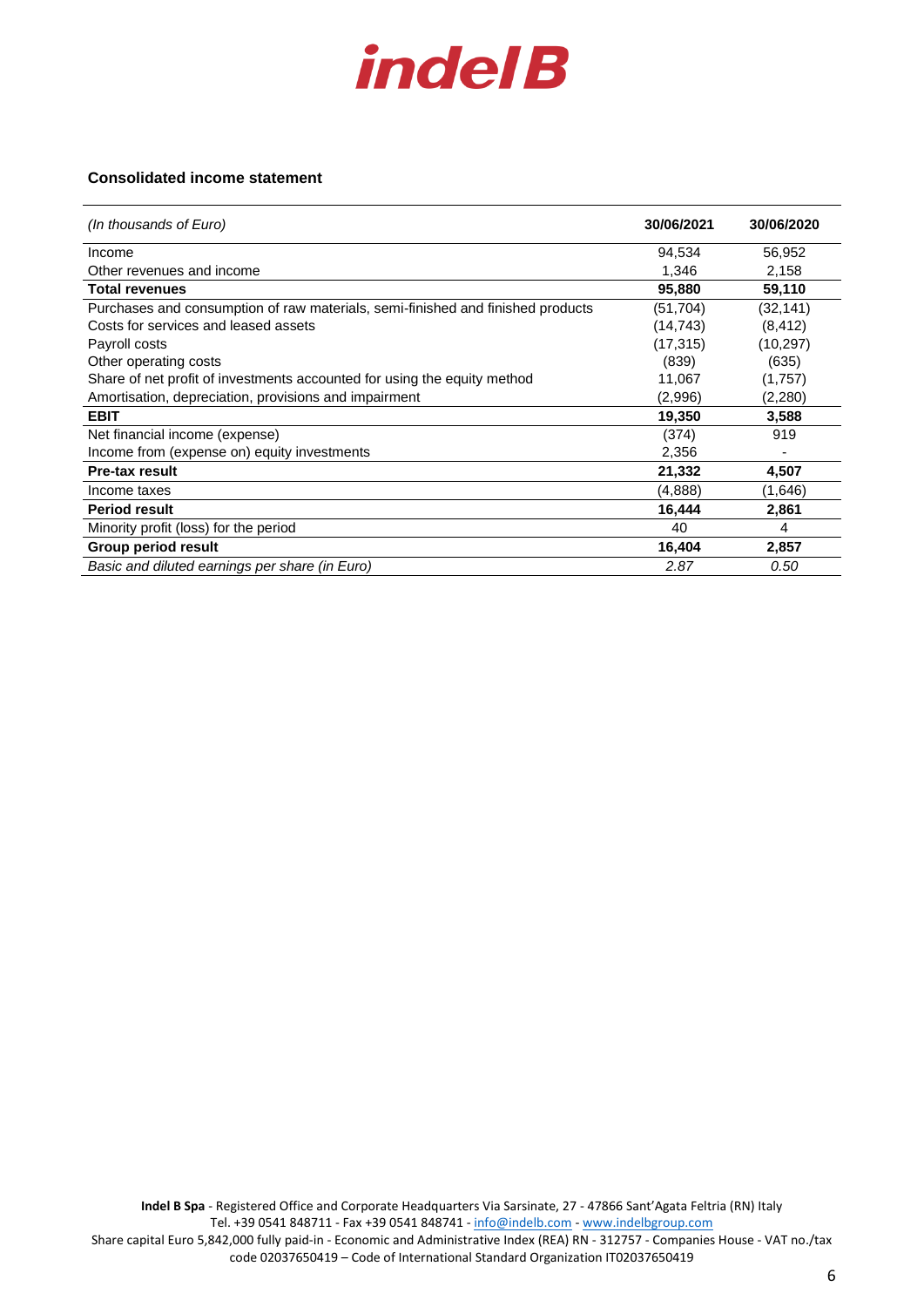

## **Consolidated Statement of Financial Position**

#### **CONSOLIDATED BALANCE SHEET AND FINANCIAL POSITION**

| (In thousands of Euro)                              | 30/06/2021 | 31/12/2020 |
|-----------------------------------------------------|------------|------------|
| <b>ASSETS</b>                                       |            |            |
| <b>Non-current assets</b>                           |            |            |
| Goodwill                                            | 13,555     | 8,527      |
| Other intangible assets                             | 6,806      | 7,382      |
| Tangible assets                                     | 35,508     | 34,775     |
| Right of use                                        | 4,119      | 2,735      |
| Equity investments measured using the equity method | 11,127     | 12,937     |
| Other investments                                   | 66         | 66         |
| Non-current financial assets                        | 13         |            |
| Other receivables and non-current assets            | 6,763      | 268        |
| Deferred tax assets                                 | 900        | 794        |
| <b>Total non-current assets</b>                     | 78,857     | 67,484     |
| <b>Current assets</b>                               |            |            |
| Inventories                                         | 50,930     | 35,725     |
| Trade receivables                                   | 47,032     | 28,729     |
| Cash and equivalents                                | 22,226     | 43,094     |
| Income tax receivables                              |            | 1,306      |
| Current financial assets                            |            |            |
| Derivative financial instruments                    |            |            |
| Other receivables and current assets                | 9,652      | 3,184      |
| Available-for-sale assets                           |            |            |
| <b>Total current assets</b>                         | 129,840    | 112,038    |
| <b>TOTAL ASSETS</b>                                 | 208,697    | 179,522    |
| <b>SHAREHOLDERS' EQUITY AND LIABILITIES</b>         |            |            |
| <b>Shareholders' equity</b>                         |            |            |
| Share capital                                       | 5,842      | 5,842      |
| Reserves                                            | 84,692     | 80,643     |
| Period result                                       | 16,404     | 6,188      |
| <b>Total shareholders' equity</b>                   | 106,938    | 92,673     |
| <b>Net minority interest</b>                        |            |            |
| Minority interests in capital share and reserves    | 68         | 55         |
| Minority interests period result                    | 40         | 9          |
| Total net equity of minority interests              | 108        | 64         |
| <b>Non-current liabilities</b>                      |            |            |
| Provisions for risks and charges                    | 2,070      | 2,083      |
| Employee benefits                                   | 1,804      | 1,661      |
| Non-current financial liabilities                   | 24,802     | 28,805     |
| Deferred tax liabilities                            | 2,274      | 2,431      |
| Other non-current liabilities                       | 14         | 14         |
| <b>Total non-current liabilities</b>                | 30,964     | 34,994     |
| <b>Current liabilities</b>                          |            |            |
| Provisions for risks and charges                    |            |            |
| Trade payables                                      | 37,102     | 25,923     |
| Income tax payables                                 | 3,779      | 83         |
| <b>Current financial liabilities</b>                | 18,320     | 18,876     |
| Derivative financial instruments                    |            |            |
| Other current liabilities                           | 11,486     | 6,909      |
| <b>Total current liabilities</b>                    | 70,687     | 51,791     |
| TOTAL SHAREHOLDERS' EQUITY AND LIABILITIES          | 208,697    | 179,522    |

**Indel B Spa** – Registered, administrative and commercial offices via Sarsinate, 27 – 47866 Sant'Agata Feltria (RN) Italy Tel. +39 0541 848711 – Fax +39 0541 848741 - [info@indelb.com](mailto:info@indelb.com) - [www.indelbgroup.com](http://www.indelbgroup.com/)

7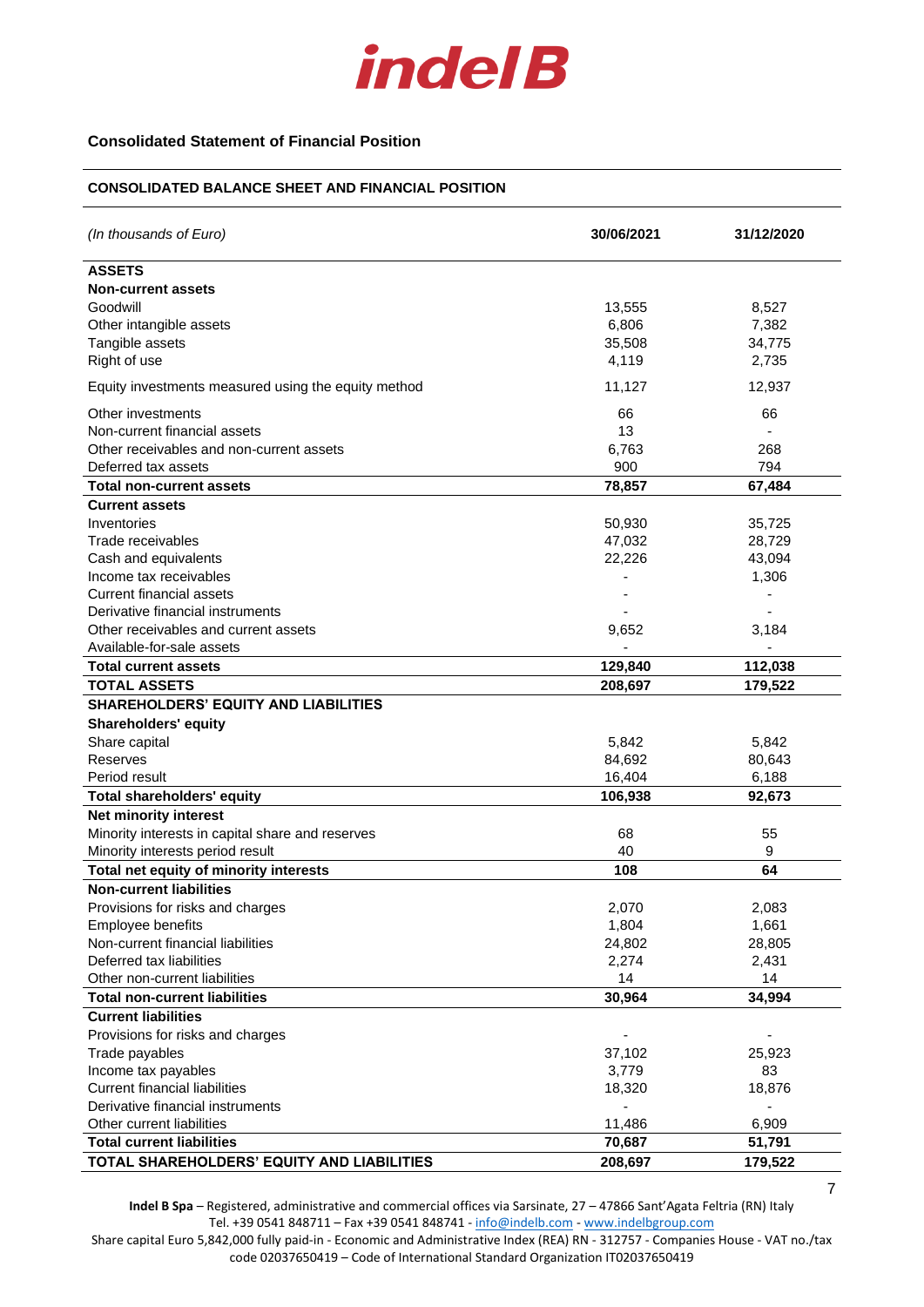

# **Consolidated Statement of Changes in Equity**

| (In thousands of Euro)                                                                                                        | Share<br>capital | <b>Reserves</b> | <b>Period result</b> | <b>Equity</b><br>attributable<br>to owners<br>of the<br>parent | <b>Net</b><br>minority<br>interest | <b>Total</b><br>shareholders'<br>equity |
|-------------------------------------------------------------------------------------------------------------------------------|------------------|-----------------|----------------------|----------------------------------------------------------------|------------------------------------|-----------------------------------------|
| As at 01/01/2020                                                                                                              | 5,842            | 69,085          | 15,740               | 90.667                                                         | 71                                 | 90,738                                  |
| Allocation of the result of the previous year                                                                                 |                  | 15,740          | (15,740)             |                                                                |                                    |                                         |
| <b>Transactions with shareholders:</b>                                                                                        |                  |                 |                      |                                                                |                                    |                                         |
| Distribution of dividends                                                                                                     |                  |                 |                      |                                                                |                                    |                                         |
| Share capital increase                                                                                                        |                  |                 |                      |                                                                |                                    |                                         |
| Purchase of treasury shares                                                                                                   |                  | (236)           |                      | (236)                                                          |                                    | (236)                                   |
| <b>Total transactions with shareholders</b>                                                                                   |                  | (236)           |                      | (236)                                                          |                                    | (236)                                   |
| Comprehensive income for the year:                                                                                            |                  |                 |                      |                                                                |                                    |                                         |
| Period result                                                                                                                 |                  |                 | 2,857                | 2,857                                                          | 4                                  | 2,861                                   |
| Actuarial gains/(losses) on employee benefits and<br>provisions for supplementary customer indemnity,<br>after the tax effect |                  | (5)             |                      | (5)                                                            |                                    | (5)                                     |
| Difference from conversion for valuation of<br>investments using the equity method                                            |                  | (2,829)         |                      | (2,821)                                                        | (8)                                | (2,829)                                 |
| Total comprehensive result of the year                                                                                        |                  | (2,834)         | 2,857                | 31                                                             | (4)                                | 27                                      |
| As at 30/06/2020                                                                                                              | 5,842            | 81,755          | 2.857                | 90,454                                                         | 67                                 | 90,521                                  |

| (In thousands of Euro)                                         | <b>Share</b><br>capital | <b>Reserves</b> | Period<br>result | <b>Equity</b><br>attributable<br>to owners<br>of the<br>parent | <b>Net</b><br>minority<br>interest | Total<br>shareholders'<br>equity |
|----------------------------------------------------------------|-------------------------|-----------------|------------------|----------------------------------------------------------------|------------------------------------|----------------------------------|
| As at 01/01/2021                                               | 5,842                   | 80,643          | 6,188            | 92,673                                                         | 64                                 | 92,737                           |
| Allocation of the result of the previous year                  |                         | 6,188           | (6, 188)         |                                                                |                                    |                                  |
| <b>Transactions with shareholders:</b>                         |                         |                 |                  |                                                                |                                    |                                  |
| Distribution of dividends                                      |                         | (2,971)         |                  | (2,971)                                                        |                                    | (2,971)                          |
| Share capital increase                                         |                         |                 |                  |                                                                |                                    |                                  |
| Purchase of treasury shares                                    |                         | (194)           |                  | (194)                                                          |                                    | (194)                            |
| <b>Total transactions with shareholders</b>                    |                         | (3, 165)        |                  | (3, 165)                                                       |                                    | (3, 165)                         |
| Comprehensive income for the year:                             |                         |                 |                  |                                                                |                                    |                                  |
| Period result                                                  |                         |                 | 16,404           | 16,404                                                         | 40                                 | 16,444                           |
| Actuarial gains/(losses) on employee benefits and              |                         |                 |                  |                                                                |                                    |                                  |
| provisions for supplementary customer indemnity,               |                         | 41              |                  | 41                                                             |                                    | 41                               |
| after the tax effect                                           |                         |                 |                  |                                                                |                                    |                                  |
| Difference on conversion for the measurement of<br>investments |                         | 985             |                  | 985                                                            | 4                                  | 989                              |
| Total comprehensive result of the year                         |                         | 1,026           | 16,404           | 17,430                                                         | 44                                 | 17,474                           |
| As at 30/06/2021                                               | 5,842                   | 84,692          | 16,404           | 106,938                                                        | 108                                | 107,046                          |

**Indel B Spa** - Registered Office and Corporate Headquarters Via Sarsinate, 27 - 47866 Sant'Agata Feltria (RN) Italy Tel. +39 0541 848711 - Fax +39 0541 848741 - [info@indelb.com](mailto:info@indelb.com) - [www.indelbgroup.com](http://www.indelbgroup.com/)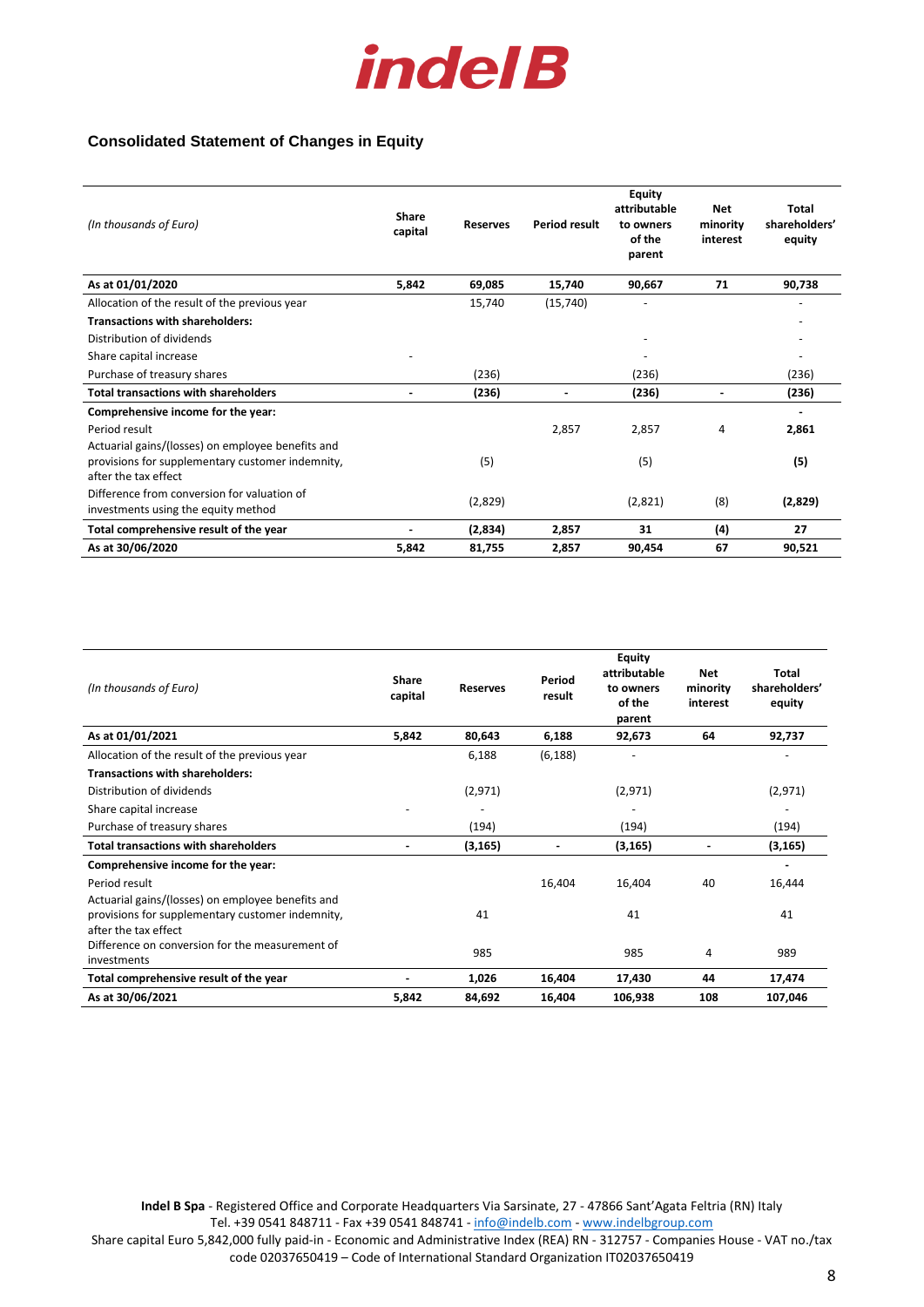

## **Consolidated Statement of Cash Flows**

| (In thousands of Euro)                                                             | 30/06/2021 | 30/06/2020 |
|------------------------------------------------------------------------------------|------------|------------|
| <b>OPERATIONS</b>                                                                  |            |            |
| Pre-tax result                                                                     | 21,332     | 4,507      |
| Adjustments for:                                                                   |            |            |
| Amortization of tangible and intangible assets                                     | 2,670      | 2,113      |
| Provisions for doubtful debt                                                       | 325        | 114        |
| Provisions for risks and charges                                                   | 112        | 113        |
| Provisions for obsolete warehouse                                                  | 64         | 15         |
| Share of net profit of investments accounted for using the equity method           | (11,068)   | 1,757      |
| Net financial income / (expenses)                                                  | 374        | (919)      |
| Income from equity investments                                                     | (2,356)    |            |
| Net exchange differences                                                           | 76         | (179)      |
| Cash flow from operations before changes to working capital                        | 11,529     | 7,521      |
| Cash flow generated/(absorbed) by changes in working capital:                      | (15, 473)  | (7, 489)   |
| - Trade receivables and other assets                                               | (13, 771)  | 3,922      |
| - Inventories                                                                      | (11, 437)  | (3,647)    |
| - Trade payables and other liabilities                                             | 9,735      | (7, 764)   |
| Tax paid                                                                           | (374)      | (130)      |
| Net financial expenses paid                                                        | (165)      | (94)       |
| Use of provisions                                                                  | (276)      | (172)      |
| Net exchanges differences realized                                                 | (113)      | 210        |
| Cash flow generated/(absorbed) by operations (A)                                   | (4, 872)   | (154)      |
| <b>INVESTMENTS</b>                                                                 |            |            |
| Net investments in tangible and intangible assets                                  | (2,006)    | (2,536)    |
| Cash flows for the year from acquisitions of subsidiaries                          | (4,991)    |            |
| Dividends collected                                                                | 119        |            |
| Cash flow generated/(absorbed) by investments (B)                                  | (6, 878)   | (2, 536)   |
| <b>FINANCING</b>                                                                   |            |            |
| Stipulation of mortgages and loans                                                 | 482        | 28,008     |
| Repayment of mortgages and loans                                                   | (7, 248)   | (7,639)    |
| Dividends paid                                                                     | (2,971)    |            |
| Purchase of treasury shares                                                        | (194)      | (236)      |
| Other changes in financial assets and liabilities                                  | 738        | (3,617)    |
| Cash flow generated/(absorbed) by financing (C)                                    | (9, 193)   | 16,516     |
| Increase/(decrease) in available liquidity (A)+(B)+(C)                             | (20, 943)  | 13,826     |
| Available liquidity and equivalents at FY open                                     | 43,094     | 20,880     |
|                                                                                    |            |            |
| Net effect of the conversion of cash and equivalents carried in foreign currencies | 75         | (19)       |
| Available liquidity and equivalents at FY close                                    | 22,226     | 34,687     |

**Indel B Spa** – Registered, administrative and commercial offices via Sarsinate, 27 – 47866 Sant'Agata Feltria (RN) Italy Tel. +39 0541 848711 – Fax +39 0541 848741 - [info@indelb.com](mailto:info@indelb.com) - [www.indelbgroup.com](http://www.indelbgroup.com/) Share capital Euro 5,842,000 fully paid-in - Economic and Administrative Index (REA) RN - 312757 - Companies House - VAT no./tax code 02037650419 – Code of International Standard Organization IT02037650419